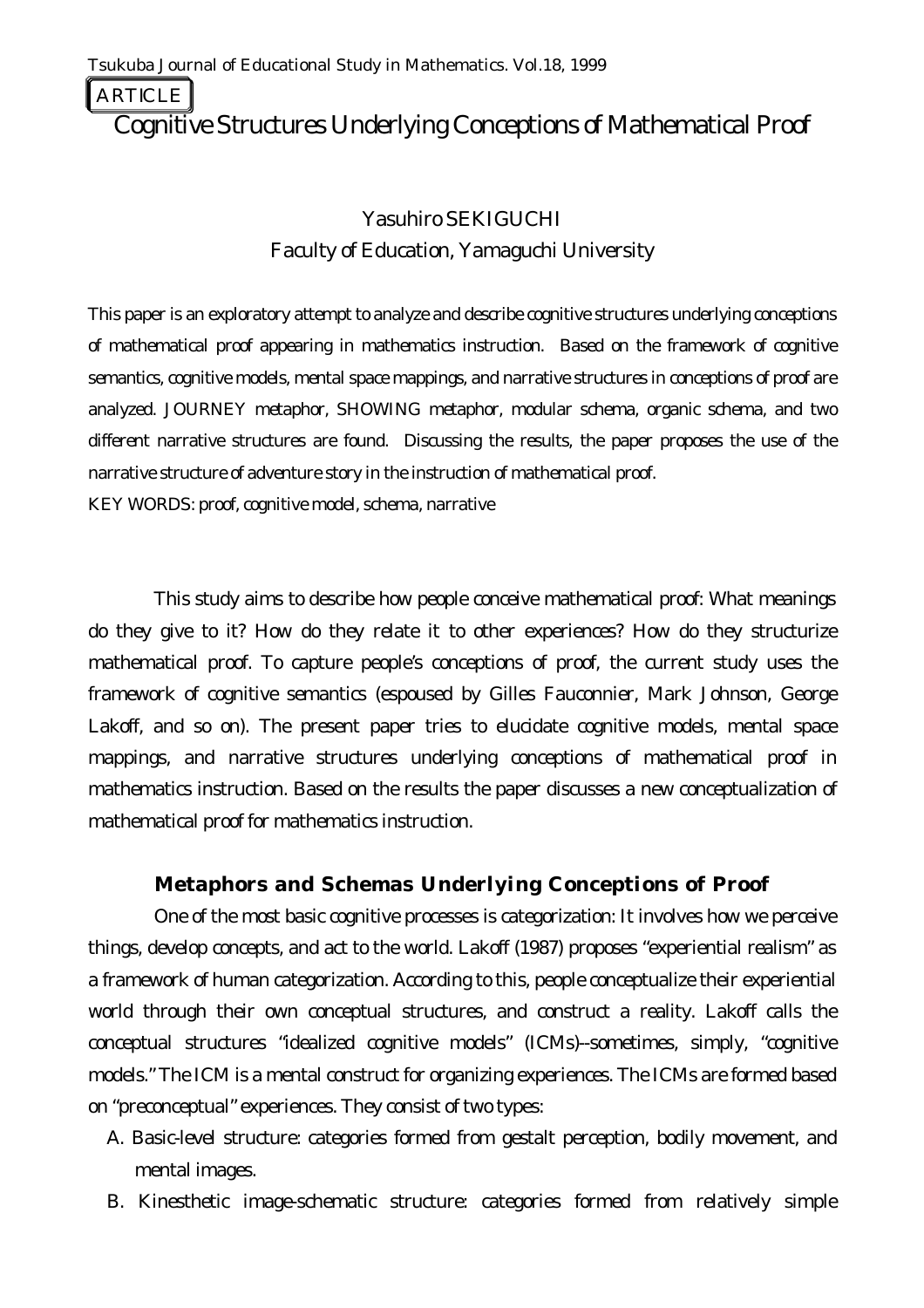structures recurring in everyday bodily experiences. Examples include "containers," "paths," "links," "forces," "balance," "up-down," "front-back," "part-whole," "centerperiphery" (Lakoff, 1987, p. 267).

The ICMs are constructed through various "mappings" from these preconceptual structures.

According to Johnson (1987), and Fauconnier (1994, 1997), mappings are essential in meaning construction; they work for connecting and generating "mental spaces." A mental space is any mental structure which represents a state of affairs as understood. It is what one conceives as a "situation," "domain," "state," "reality," or "world," whether one considers it as real, fictional, past, present, future, concrete, or abstract. Fauconnier (1997) identifies three types of mapping: schema mapping, projection mapping, and pragmatic function mapping. A schema mapping is used when a cognitive model structures a mental space. A projection mapping is to project part of the structure of one mental space to another. One of the most important projection mappings in human understanding is metaphor (or analogy): It connects a familiar domain ("source") to another domain ("target"), which is in question, with guide of a common cognitive model (pp. 102-105). That cognitive model structures both domains by schema mappings. [Following Lakoff's notation system (1993, p. 207), I refer to a metaphor from a source domain X to a target domain Y by "Y IS X."] Lastly, a pragmatic function mapping is to connect two relevant mental spaces by a "pragmatic function" (defined by G. Numberg). Metonymy is a typical instance of that kind of mapping.

#### *PROOF IS A JOURNEY Metaphor*

Proof of a statement is commonly described as a series of justified statements that "starts" from the given information and "ends" at the statement in question: Underlying is a "journey" metaphor (Lakoff & Johnson, 1980). Some school textbooks illustrate this image of proof using a flow chart diagram. This conceptualization is based on the "source-path-goal schema": It is a kinesthetic image-schematic structure from such everyday experience that "[e]very time we move anywhere there is a place we start from, a place we wind up at, a sequence of contiguous locations connecting the starting and ending points, and a direction" (Lakoff, 1987, p. 275). This consists of "a SOURCE (starting point), a DESTINATION (end point), a PATH (a sequence of contiguous location connecting the source and the destination), and a DIRECTION (toward the destination)" (p. 257). The given information of a problem is a source, the statement to be proved is a destination, and a proof is a path directing from the source to the destination.

Many Japanese textbooks first introduce proof "sho-mei" as showing or telling why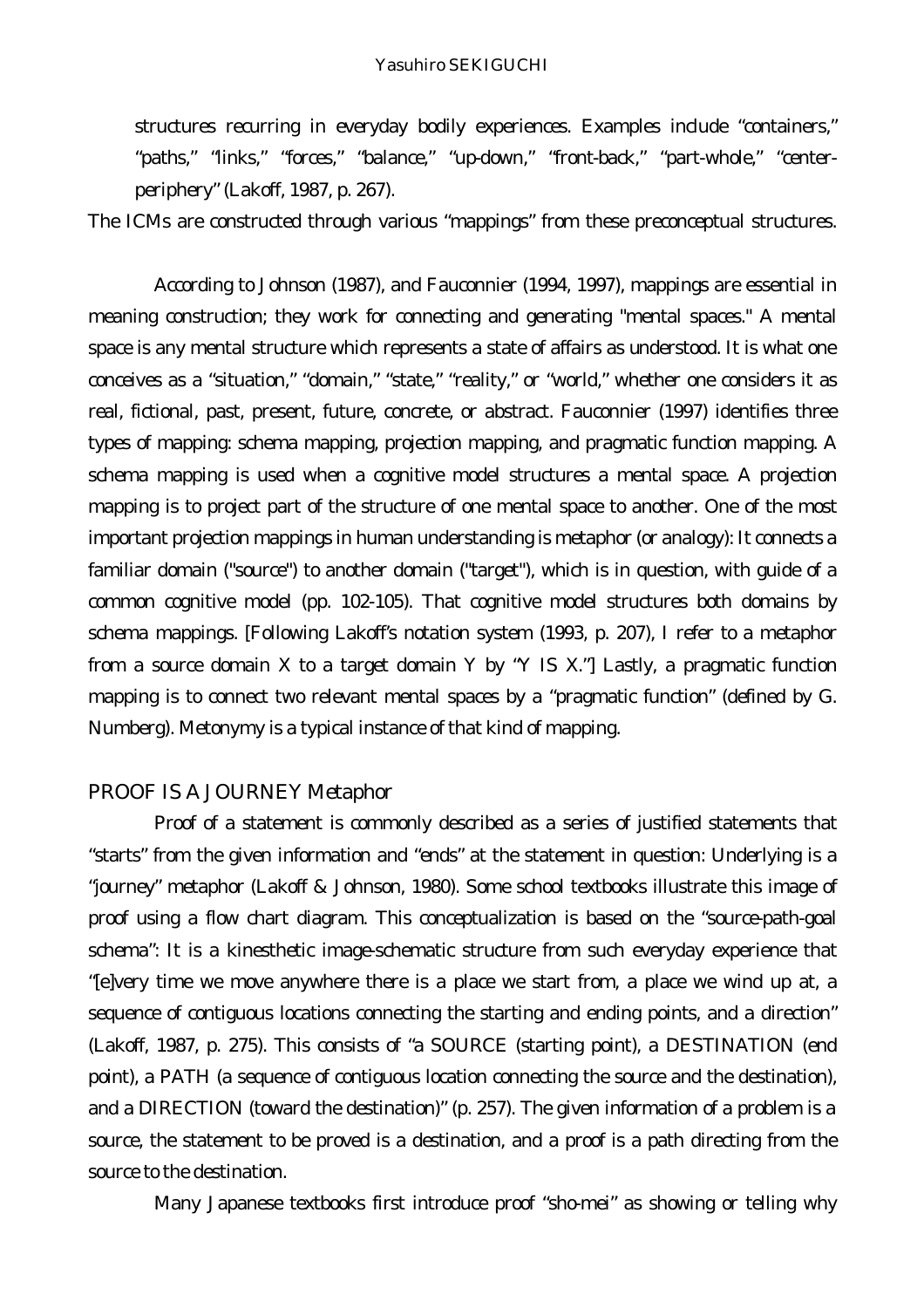something is true along a well-ordered line ("suji-michi wo tatete"). And, later when the idea of conditional statement ("if..., then ...") is discussed, and when the terms "assumption (or hypothesis)" (katei) and "conclusion" (ketsuron) are introduced, proof is defined as leading to the conclusion, *starting from* the assumptions, using those things which are accepted: The assumptions are given the status of the starting point, not just things accepted (Figure 1).

## [assumptions]

things having been accepted true

[conclusion]

*Figure 1*. Mechanism of proof (From Fukumori et al., 1996, p. 106)

Here, the assumptions [katei] are a source, and the conclusion [kesturon] is the destination. Proof is a path from the former to the latter. Reasons are enabling conditions for moves. The person who proves is required to "show" the path of journey.

# *PROOF IS SHOWING Metaphor*

The verb "show" is almost a synonym of "prove" in the mathematical discourse. In fact, proof problems in textbooks very often end the statements by saying "Show that ... ." Proof is conceived as a tour guide of letting tour participants "see" a path connecting the initial situation and the conclusion (cf. Lakoff, 1993, pp. 243-244; Lakoff & Johnson, 1980, p. 103). Mathematicians complain "I can't see" or "It's not clear" when they fail to "follow" the guide, and praise "It's insightful," or "That's illuminating" when they reach a spectacular point of the tour. Here appear two different metaphors: the journey metaphor as discussed above, and the UNDERSTANDING IS SEEING metaphor (Johnson, 1993, p. 224; Lakoff & Johnson, 1980, p. 48). The latter metaphor is a mapping from the domain of vision to the domain of knowing (Johnson, 1993, p. 224):

| <b>Visual Domain</b> | Understanding / Knowing       |
|----------------------|-------------------------------|
| Eye (organ of sight) | Mind's eye (organ of knowing) |
| Physical object seen | Ideas (mental object)         |
| Light                | (Light of) reason             |
| Visual field         | Domain of knowledge           |
| Visual acuity        | Mental acuity                 |
|                      |                               |

Proof is a guide of letting tourists see how the journey goes.

The UNDERSTANDING IS SEEING metaphor has been deeply rooted in western traditional philosophies. In the history of mathematics, according to Platonism, mathematical objects are abstract entities in the Platonic universe; they exist independently of any human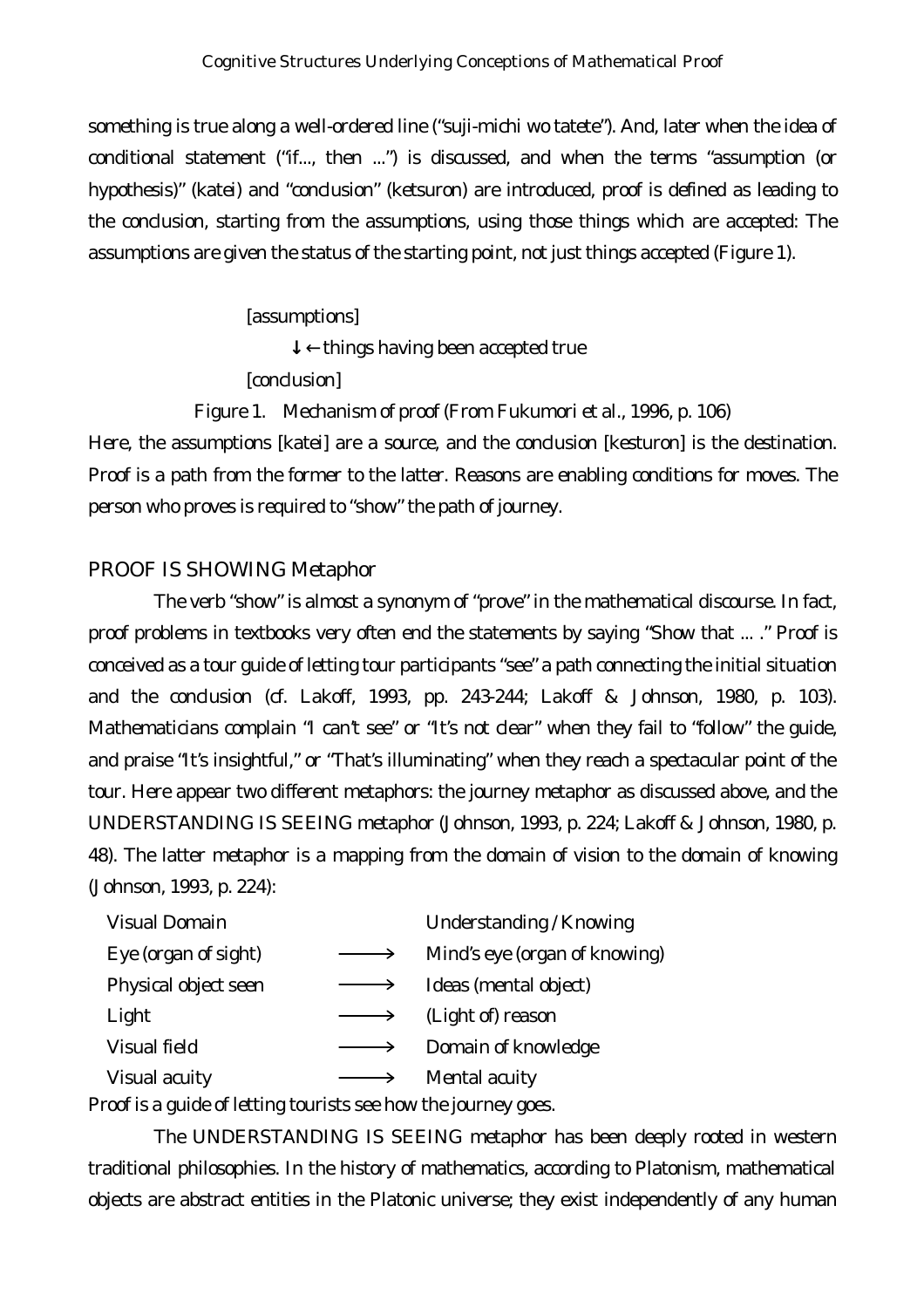activity, and each of them has an unchangeable nature, an "essence." In spite of the nonhuman character of mathematical objects, Platonists say that essences and truths about Platonic entities are accessible to human beings: They can be received into the individual human soul by "intellectual intuition"--*mind's eye*. The proof procedure in Platonism consists in the derivation of a theorem by following valid inferences from "trivial truths" (axioms, or postulates), *perfectlyclear* descriptions of essences (definitions), and previously derived theorems. Also, Descartes's (1701/1954) Rule III contended that to acquire knowledge, "we must inquire . . . what we can clearly and manifestly perceive by intuition or deduce with certainty" (p. 153). For him, proof consisted in deducing "from principles known to be true by a continuous and uninterrupted movement of thought, with *clear intuition of each point*" (p. 156. Italics added).

#### *Modular Schema*

In the formalist mathematics, a mathematical statement is represented in terms of mathematical and logical symbols. A proof is represented by a set of atomistic steps guided by rules of inference, and each step consists of a mathematical statement. This formalist construction of mathematics is structured through the modular schema. That schema was identified by anthropologist B. Shore (1996) in many of modern artifacts like furniture, assembly lines, shopping molls, personal computers, school curriculum, and so on. It is "a design strategy that breaks complex wholes into elementary units that are understood to be recombinable into a variety of different patterns" (Shore, 1996, p.118).

Influence of the formalistic mathematics encouraged some mathematicians reducing the proof procedure to symbolic manipulation, so that an "objective" standard of proof can be achieved. In the United States the two-column form is a common format for writing proofs in high school geometry (Figure 2), and sometimes in algebra also. In this format a proof looks like a spreadsheet calculation. One draws a diagram to illustrate the given information and lists in terms of the diagram the given information and the statement to prove. Then, one draws a long horizontal line and a vertical line downward from the middle to form a letter T, creating two columns under the horizontal line. In the left column, one writes a deductive sequence of statements leading to the statement to prove, numbering each statement. For each step of the deduction one has to write in the right column a reason for the deduction with a corresponding number. Because the format arranges a proof in two columns, it was called the two-column form in the textbook. In almost every case, textbooks write the given information as the statement numbered 1 and "given" as the reason.

The two-column form is structured through the modular schema. In fact, proof is a sequence of steps, a combination of atomistic modules. Any of the components has equal status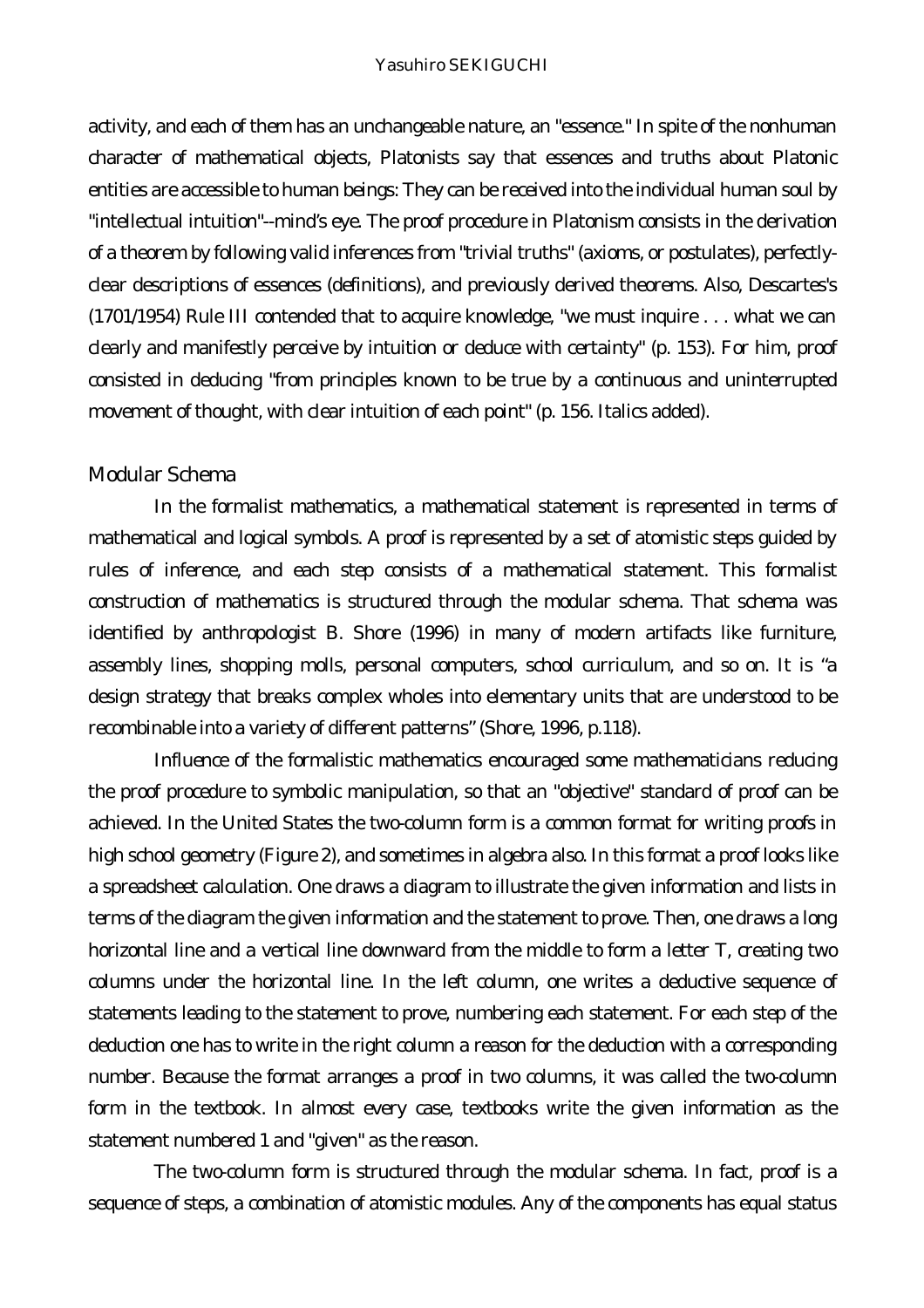as a numbered member filling a column of a line. No explicit reference to previous steps is usually indicated. (Indirect proofs are usually written in the paragraph form because writing an indirect proof in the two column form is rather complicated.)

If a transversal is perpendicular to one of two parallel lines, then it is perpendicular to the other one also.

| Given: Transversal $t$ cuts $l$ and $n$ ;<br>$t \quad l; l \quad n$ |                                                                             |  |  |
|---------------------------------------------------------------------|-----------------------------------------------------------------------------|--|--|
| Prove: $t \, n$                                                     |                                                                             |  |  |
| Proof:                                                              |                                                                             |  |  |
| <b>Statements</b>                                                   | Reasons                                                                     |  |  |
| 1. $t$ 1                                                            | 1. Given                                                                    |  |  |
| 2. $m = 1 = 90$                                                     | lines and def. of a rt.<br>2. Def. of                                       |  |  |
| 3. $1 n$                                                            | 3. Given                                                                    |  |  |
| 4. $m \ 2 = m \ 1$                                                  | 4. If two parallel lines are cut by a transversal, then corr. $s$ are $=$ . |  |  |
| 5. $m \quad 2 = 90$                                                 | 5. Substitution Property                                                    |  |  |
| 6. t n                                                              | Def. of a rt. and def. of<br>6.<br>lines                                    |  |  |

*Figure 2*. A two-column form proof (Jurgensen, Brown, & Jurgensen, 1988, p. 61).

#### *Organic Schema*

Proofs in geometry in Japanese junior high schools are usually written in "paragraph form," the writing style in ordinary life (Figure 3).

In triangle ABC, if  $B = C$ , then AB = AC (Draw the bisector of A. Let its intersection with BC be O.) [Proof] In ABO and ACO, From the assumptions,  $B = C$  $BAO = CAO$  ---Because the sum of the interior angles of a triangle is 180, from and,  $AOB = AOC -$ Because AO is common,  $AO = AO$ Because, from , , and , one side and the angles at its both ends in each triangle are equal to the corresponding parts of the other, respectively, ABO ACO Therefore, AB = AC

*Figure 3*. A proof in Japanese textbook.

Unlike the two-column form, a proof here is structured through the organic schema, which comes from our bodily organ system (cf. Johnson, 1993, p. 55): It is not a combination of equal status elements. A statement may have a different role from the others. Connections are emphasized among the statements.

The format of writing geometric proof are gradually introduced in Japan. It looks much similar to writing solutions for algebraic problems. In the second year of junior high school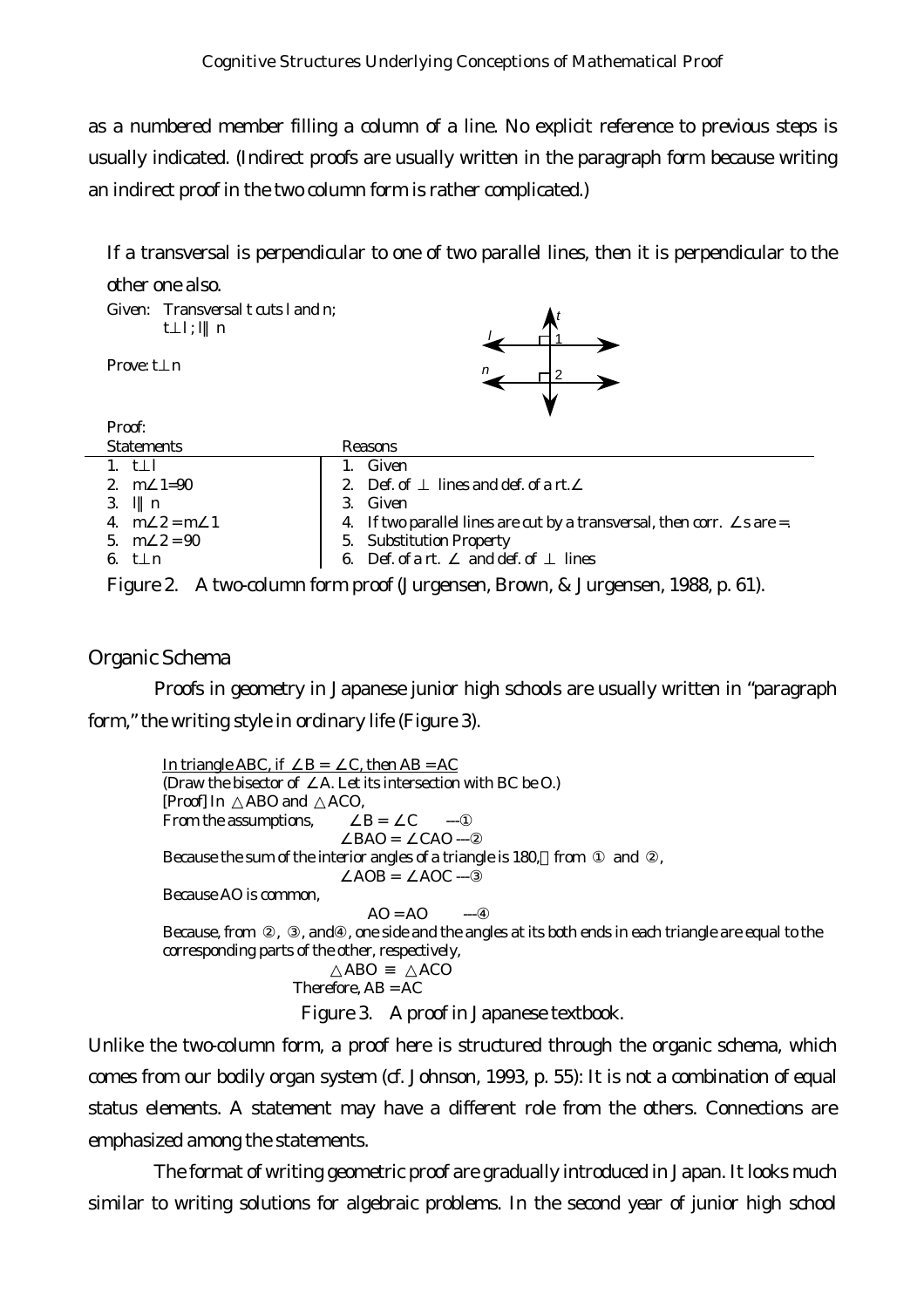mathematics, students learn algebraic topics. They learn algebraic problems to explain (e. g. "Explain why the sum of two odd numbers is even"). The solutions are written in ordinary writing form. Then they learn solving systems of linear (simultaneous) equations. In writing a solution they are asked to number each equation and use the numbering to organize the answer (Figure 4):

Solve the following simultaneous equations:

```
\int 5x - 2y = 6y − 2y =<br>y − 2x = 1
Solution: 5x - 2y = 6 .....
          y - 2x = 1 .....
From , y = 1 + 2x .....
Putting ' into , 5x - 2(1 + 2x) = 65x - 2 - 4x = 6x = 8Putting x = 8 into \dot{x}, y = 17(x, y) = (8, 17)
```
*Figure 4*. Simultaneous equations (Fukumori et al., 1996, p. 31)

The above learning shapes the background of the style of proof in geometry. Many of the relationships to prove in geometry are equality or congruence:  $AB = BC$ ,  $\overline{ABC}$   $\overline{DEF}$ . The appearance is close to algebraic writing: Students can assimilate to previous learning in algebra. Also, unlike the two-column form, students do not have to write a reason for every statement. Main focus of learning is to use geometrical knowledge. Emphasis is on those processes where geometric reasons are used.

#### **Narrative Aspects of Proof**

In the previous section the central importance of cognitive models and mappings for making sense of experiences was discussed. These are fundamental cognitive resources for categorizing experiences and constructing concepts. The activity of human understanding consists in organized uses of these resources. There is another type of cognitive resources which plays a crucial role in organizing human experiences. They are "narratives," which provide contexts--meanings and relevance--for individual models or mappings in use. A narrative originally signifies a story told or written to others in words. Following Johnson (1993), I extend the notion of the narrative to a comprehensive cognitive structure for organizing temporal human experiences. Narratives are cognitive structures that shape a temporal series of fragmentary events into a meaningful, coherent whole:

What is it that distinguishes disconnected, unrelated, and episodic events falling randomly into sequences from meaningful actions? The answer is the synthetic unity supplied by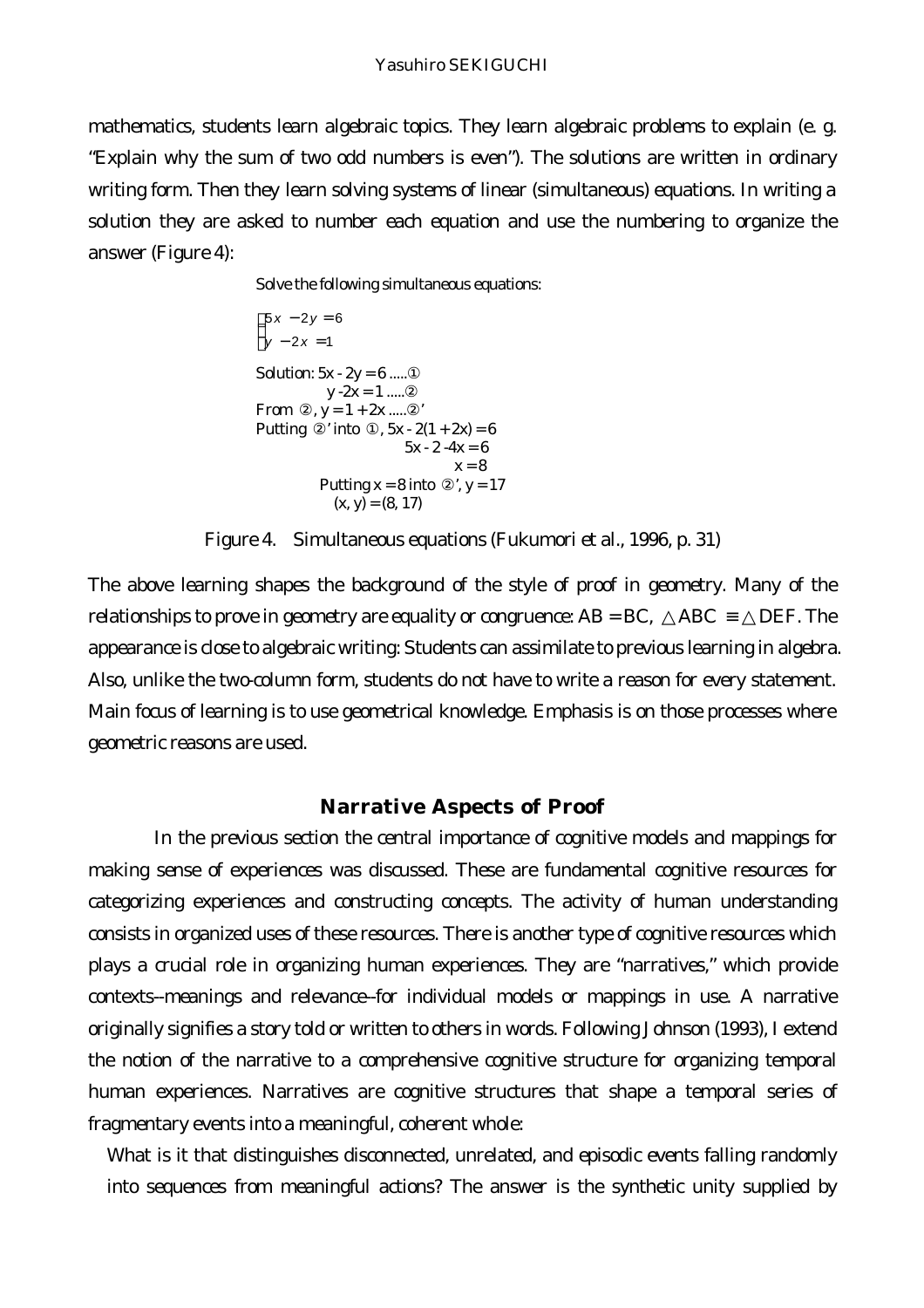cognitive models, metaphors, frames, and narratives--the overarching ordering that transforms mere sequences of atomic events into significant human actions and projects that have meaning and moral import (Johnson, 1993, p. 165).

My claim is that most of this synthesizing activity is done by imaginative structures and that narrative structure provides the most comprehensive synthetic unity that we can achieve. (p. 170)

One of the prevalent structures of narratives is the SOURCE-PATH-GOAL schema already discussed above. The schema recurs in protagonist' activities in a story, and ways of reading the story (pp. 166-169). Another prevalent structure is BALANCE schema: "A story will often begin with an initial situation characterized by a balanced, harmonious state, .... But this balance is soon upset, creating a deep tension. ... The story develops around attempts to restore the initial harmony or to forge some new harmony that restores the normative BALANCE" (p. 169).

For mathematical proof, narrative activities are essential. A proof involves description, explanation, or justification of a mathematical activity in words. It is a discursive activity giving "reasons"--accounts on how one arrived a conclusion. And, the "tour guide" in the PROOF IS SHOWING metaphor corresponds to "a narrator."

There are several different types of narrative structure in proof. Hanna (1990) pointed out that there were two types of proof: A "proof that proves" and "a proof that explains." This distinction seems to be closely related to a narrative difference. Hanna illustrated those types using proofs of "the sum of the first *n* positive integers is  $n(n + 1)/2$ ." Her example of the former is a proof by mathematical induction:

For  $n = 1$  the statement is obviously true.

Assume it is true for an arbitrary positive integer *k*. Then consider the sum  $1 + 2 + ... + k + (k)$ + 1). By the assumption of induction, the sum equals to [*k* (*k* + 1) / 2] + (*k* + 1). Calculating it, we obtain  $(k + 1)(k + 2)$  / 2, that is,  $(k + 1)[(k + 1) + 1]$  / 2. This shows that the statement hold true for  $k + 1$ .

Therefore, the statement is true for all positive integer *n*.

Her example of the latter type is the famous proof by Gauss in his childhood (though, in the legend, *n* was 10).

Gauss's proof :

We want to find out the sum of the first *n* integers 1, 2, ...,  $(n-1)$ , *n*. Consider its reverse sequence *n*, *n* - 1, ... , 2, 1, and add the *i*th term of the first sequence and that of the reverse sequence. We then obtain third sequence  $1 + n$ ,  $2 + (n-1)$ , ...,  $(n-1) + 2$ ,  $n + 1$ . This sequence is actually *n* times repetitions of  $n + 1$ . The sum of that sequence is  $n (n + 1)$ . This must be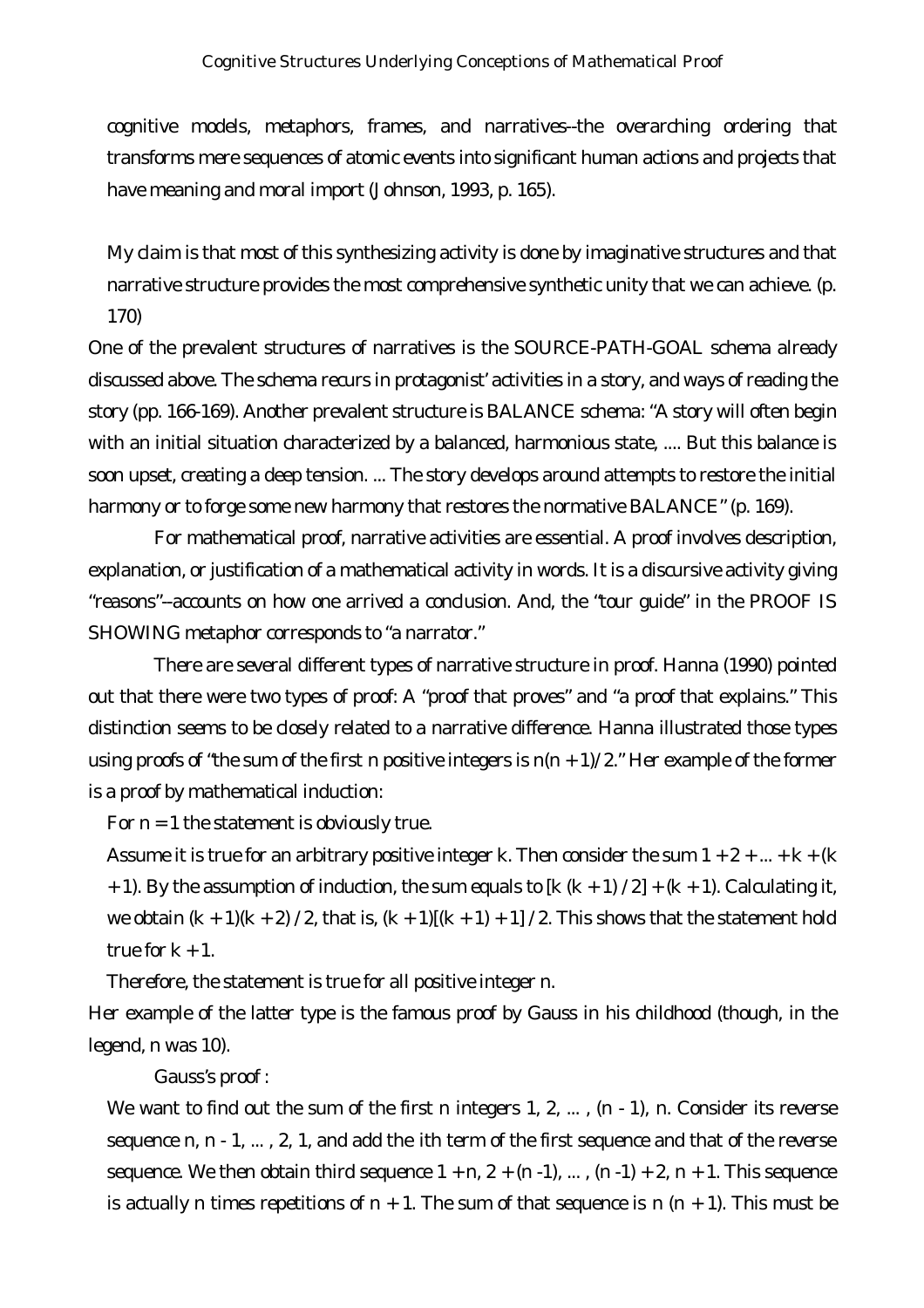equal to twice the sum of 1, 2, ...,  $(n-1)$ , *n* because it is  $[1 + 2 + ... + (n-1) + n] + [n + (n-1)$  $+ ... + 2 + 1$ , and the reversing the order of addition does not change the value of the sum. Therefore, the sum of the first *n* integers must be half of  $n(n+1)$ .

An important difference between these types consists in the narrative structure of each type. The former uses "a confirmation story of the already known result," and the latter an imaginary "discovery story." In the proof by mathematical induction, the story begins assuming that one already knows the final formulation  $n(n+1)/2$ . There is no description about the journey of how one found the formulation. Therefore, the proof is just for making it solid. On the other hand, in Gauss's proof, the story does not assume that one knows the final formulation, imaging or pretending as if one does not know it. One obtains the result at the end of the journey. The proof shows the journey of how one arrives at the formulation.

Narratives cannot be separated from affective processes. Proof by induction does not accompany emotional excitements because it is just verification, nothing unexpected happens. But Gauss's would be different. Imagine that you are talkig in your class about a story of a child Gauss and explaining his proof, maybe using drawings of dots or a staircase (see Hanna, 1990, p. 11). When your talk reaches the point "This sequence is actually *n* times repetitions of *n* + 1," students may express emotionally distinct reactions like surprises, joys, or excitements.

#### **Proposals for A New Conceptualization of Proof**

## *Proof as Adventure Story*

Stories of problem solving processes often follow the narrative structure of an adventure story. In adventure stories, protagonists try to reach a challenging goal. They face many obstacles before reaching there. But employing ingenious means, they find breakthroughs. Finally, they reach the goal, with excitement. A "breakthrough"--finding an insightful idea, or inventing a novel theory--in the problem solving is usually called a "discovery": It is typically an emotional moment, experiencing "Aha!" The pioneer of heuristics, George Polya stressed the importance of "discovery" in mathematical problem solving:

A great discovery solves a great problem but there is a grain of discovery in the solution of any problem. Your problem may be modest; but if it challenges your curiosity and brings into play your inventive faculties, and if you solve it by your own means, you may experience the tension and enjoy the triumph of discovery. (Polya, 1957, p. v)

Towards a new conceptualization of mathmatical proof in mathematics instruction, first I contend that the narrative structure for proof should be also the adventure story. This is because I believe that whether it is a "problem to prove" or "problem to find" (Polya, 1957),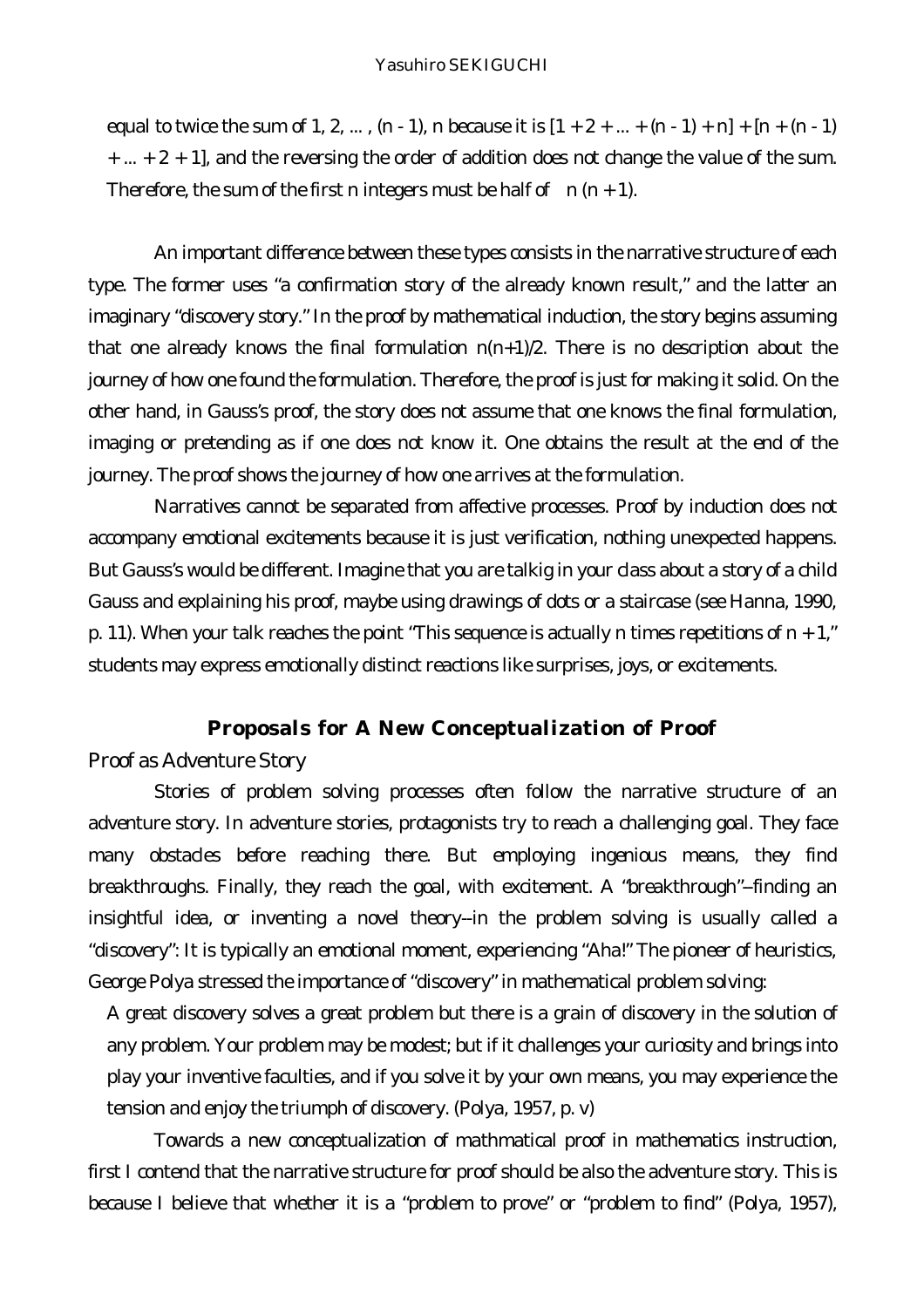solving a mathematics problem should be considered to form an exciting story.

*Second, the use of paragraph form writing of proof should be encouraged* because it is much closer to ordinary style of story-telling than the two-column form. In addition, the spreadsheet-like appearance of the two-column form may turn off students' emotional reactions for adventure.

#### *The Starting Point of Proof*

As discussed above, many school textbooks describe that a proof "starts" from the hypothesis, givens, or assumptions. If a proof is conceived as an adventure, however, the starting point should be a problem situation like any problem solving activity, not the assumptions. For example, think of, again, the algebraic proof problem "Prove that the sum of the first *n* positive integers is  $n(n + 1)/2$ ." Asking what the assumptions in this problem are (e.g., *n* is a positive integer) does not seem very helpful. A natural start of inquiry would be to pose a question what  $1 + 2 + 3 + 4 + ... + n$  would be, then try to manipulate it, represent it with objects, a table, or a graph, or consider similar problems.

In symbolic logic, conditional statement "if *a*, then *b,*" where *a* and *b* are propositions, is often represented by "*a b*", and may suggest that *a* is the start of reasoning. But this can be represented by either "*a*  $b$ ," or " $\neg a$   $b$ ". The conditional statement is claiming that *b* holds true in any possible situation where *a* holds true. No necessity that *a* must be the "start" of proof. Indeed, in symbolic logic, proof of proposition *p* is defined as a sequence of propositions *p1,*   $p_2$ , ...,  $p_n (= p)$ , where  $p_i$  is an axiom, or a theorem, or derived from previous propositions by rules of inference. The *p*1 does not have to be an assumption in the *p*.

Polya (1957) mentioned strategies for problem solving: Asking what are the data, what is the condition. Working from "hypothesis," "the assumptions" or "givens" is mere a strategy of solving proof problems: "Could you derive something useful from the hypothesis?" (Polya, 1957, p. 156). There is no intrinsic reason that it must be the starting point of proof problem. In terms of the journey metaphor, the starting point is a location; the assumptions are enabling conditions. It is too restrictive and misleading to demand that students should write "the assumptions" at the start of proof. I observed in classrooms that many students copied down at the top of proof the statements written at the "assumptions" or "givens" of the problem almost as a ritual, whether they were directly used later or not, and number them, whether they were later referred to or not. No wonder that students cannot appreciate how the assumptions affect the conclusions.

Finding a proof is a genuine mathematical inquiry but not a ritual practice. A "problem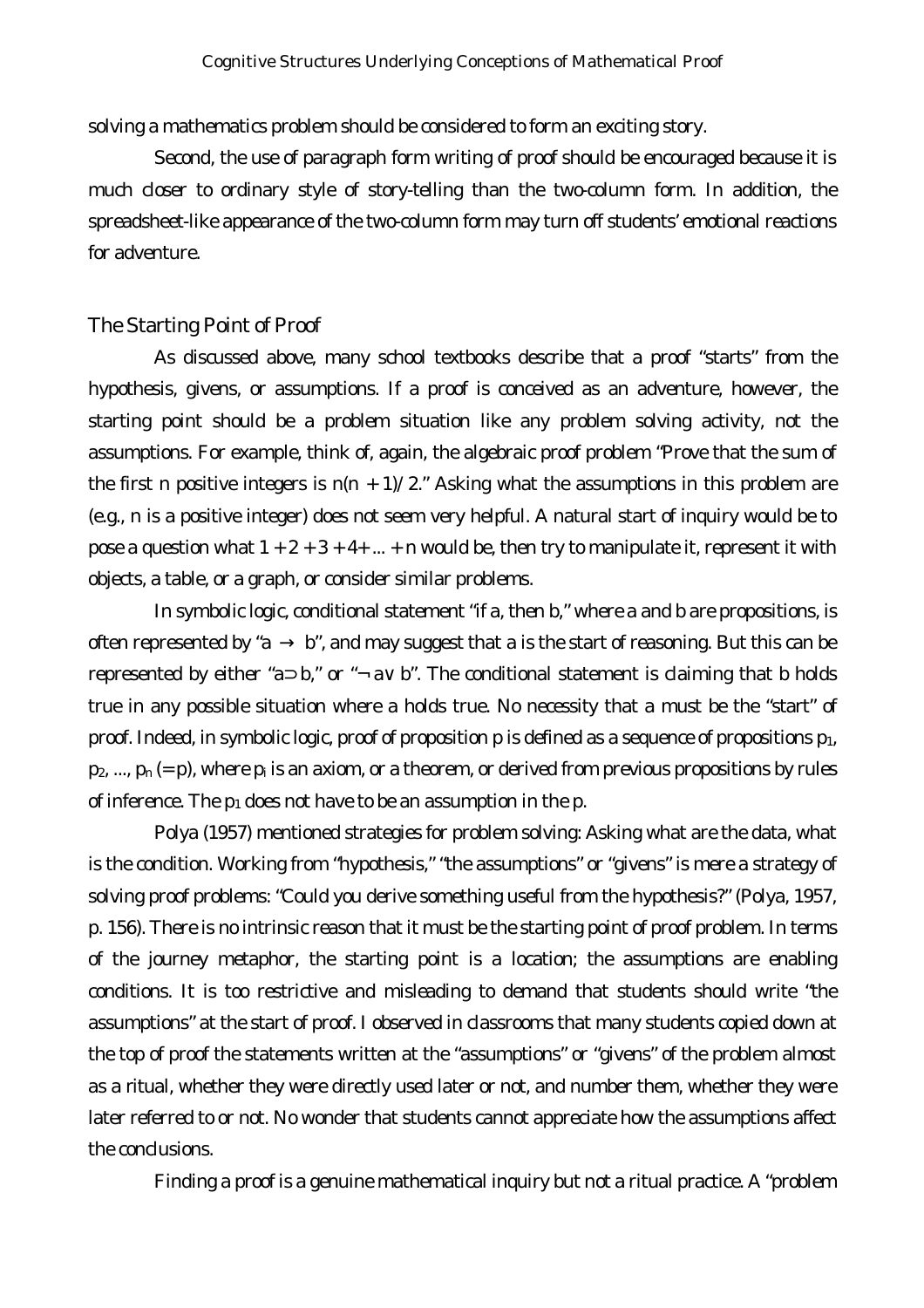to prove" is asking one to find out what conclusions would be obtained, pretending that one does not know the conclusions yet. The problem, thus, can be immediately reframed into a "problem to find." We should reconsider mathematical proof within general framework of mathematical problem solving. Therefore, *third, I contend that the starting point for mathematical proof should be a problem situation*.

# *Metaphorical Introduction of Proof*

*Fourth, I propose introducing mathematical proof using a metaphorical mapping from "adventure" story*: The source is adventure, the target is proof, and the cognitive model to guide the mapping is JOURNEY schema ("source-path-goal schema"). I propose here extensions of the mapping by introducing two components (*roles*) to the source and target domains (Table 1): TOOLS (available means) and IDEAS (journey plans). In learning proofs, students need to be able to analyze their reasoning processes. I expect that introducing those components would help them do the analysis.

### Table 1

|                    | <b>ADVENTURE</b>                                                                                | PROOF (EXPLANATION)                                                                                                |
|--------------------|-------------------------------------------------------------------------------------------------|--------------------------------------------------------------------------------------------------------------------|
| <b>SOURCE</b>      | a starting location                                                                             | a given problem situation                                                                                          |
| <b>DESTINATION</b> | a goal location                                                                                 | a new theorem                                                                                                      |
| <b>PATH</b>        | a course of moving from the start to the<br>goal, filled with a lot of danger and<br>excitement | a process of reasoning                                                                                             |
| <b>DIRECTION</b>   | toward the goal                                                                                 | toward a new theorem                                                                                               |
| [TOOLS]            | physical vehicles, instruments, or devices<br>available                                         | definitions, postulates, already proved<br>theorems, the conditions of the given<br>problem, [rules of inferences] |
| [IDEAS]            | plans, strategies, or tactics to cope with<br>difficult situations                              | plans, insights, intuition, or strategies to<br>deduce the theorem                                                 |

### *Correspondences Between ADVENTURE and PROOF*

The use of this metaphorical mapping allows us to talk about proof using the knowledge of adventures. For example, consider the rule "you can't use the conclusion when doing its proof." It is well-known that students often violate this rule. When they do it, we can warn them, "It's in the goal. You can't use it because you haven't reached the goal."

# *Externalization of Proof*

One of the important roles of mathematical proof is systematization of mathematical propositions: Proofs connect definitions, postulates, and theorems each other by illuminating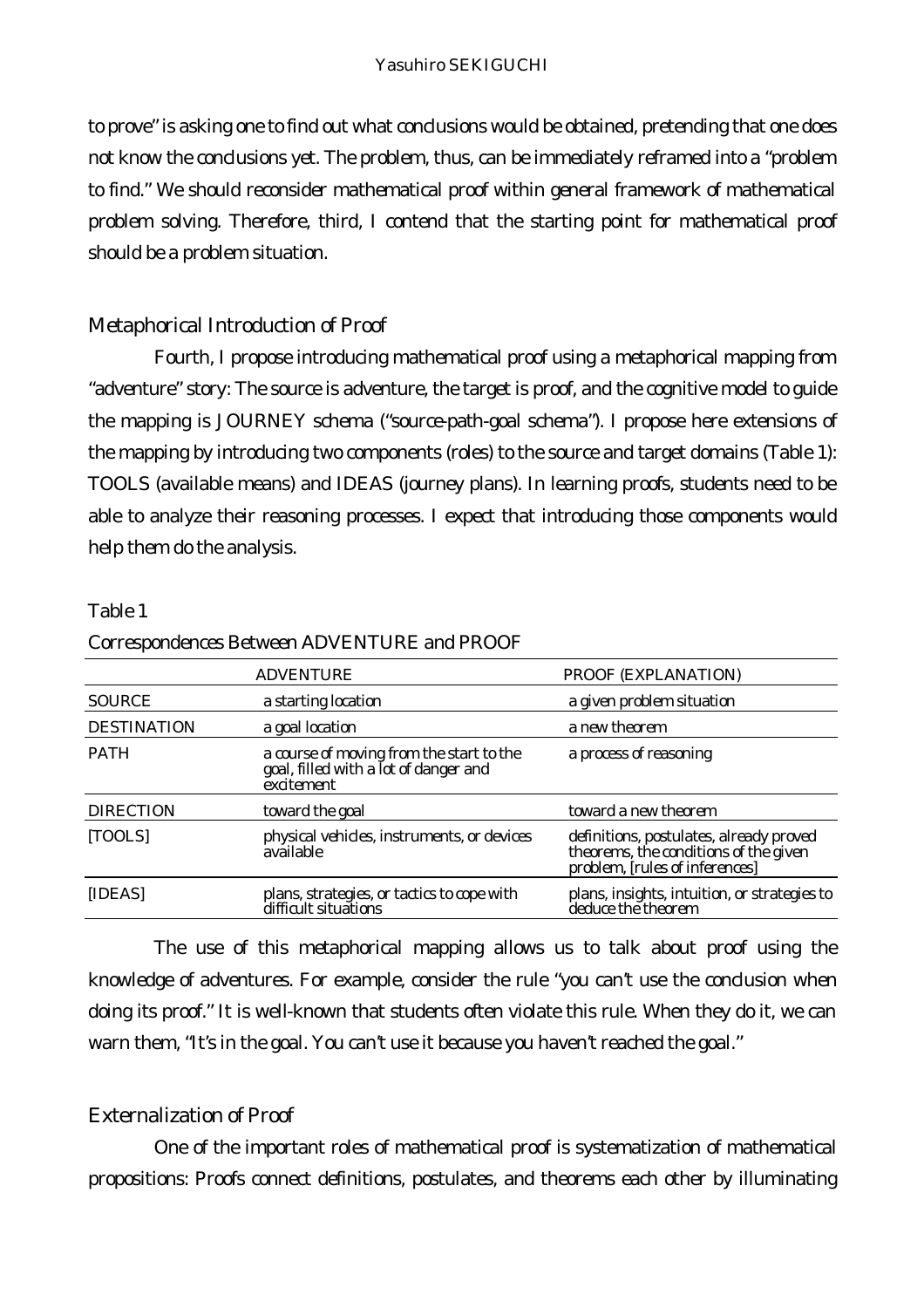logical relationships among them. This systematization keeps mathematical adventures from becoming just a collection of trial-and-error efforts. Therefore, *fifth, I propose that students prepare notebooks to organize their own writings of proof.* I believe that those notebooks would help students to "externalize" their own learning, i. e., to create those materialized objects which enable them to *show* and *narrate* their learning to other people, and communicate with them. Bruner (1996) summarizes important potentials of "externalization":

Externalizing, in a word, rescues cognitive activity from implicitness, making it more public, negotiable, and "solidary." At the same time, it makes it more accessible to subsequent reflection and metacognition. (pp. 24-25)

In Fawcett (1938)'s famous experiment also, students created their own notebooks "A Theory of Space" during the course:

The teacher discouraged any attempt by the pupils to memorize the definitions and assumptions accepted. On the other hand, each pupil was encouraged to use his text freely and to refer to whatever definitions and assumptions he needed in the development of his work. This served to emphasize the importance of his text and was a strong factor encouraging him to keep it neat, well organized and always up to date. As new definitions and assumptions were made they were written in the text with numerous illustrations and supplementary comments, depending on the interests and abilities of the individual pupils. (p. 45)

I believe that this practice was crucial to the success of Fawcett's experiment. Since no formal textbook was used, without using the notebooks, students would not have been able to keep track of what they discussed and accepted in the class. Also, writing down their thinking would have helped them to reflect on it, so that enhancing their critical thinking, which was the main goal of Fawcett's experiment. Unlike commercial textbooks, the notebooks were created by students themselves. This must have facilitated students' awareness of their responsibility for their learning.

*Sixth, it is important that students frequently share their writings with others by presenting them in class*. I believe that presenting and discussing in class would facilitate students' understanding of *showing* and *narrative* aspects of mathematical proof. Furthermore, it would facilitate the growth of their thinking and writing. According to Vygotsky's theory, intermental activities facilitate the growth of intramental abilities. I believed that presentation and discussion in small groups or in a whole class would stimulate the internal growth of mathematical reasoning, and that oral explanations to the other people would facilitate development of student's ability of written explanation.